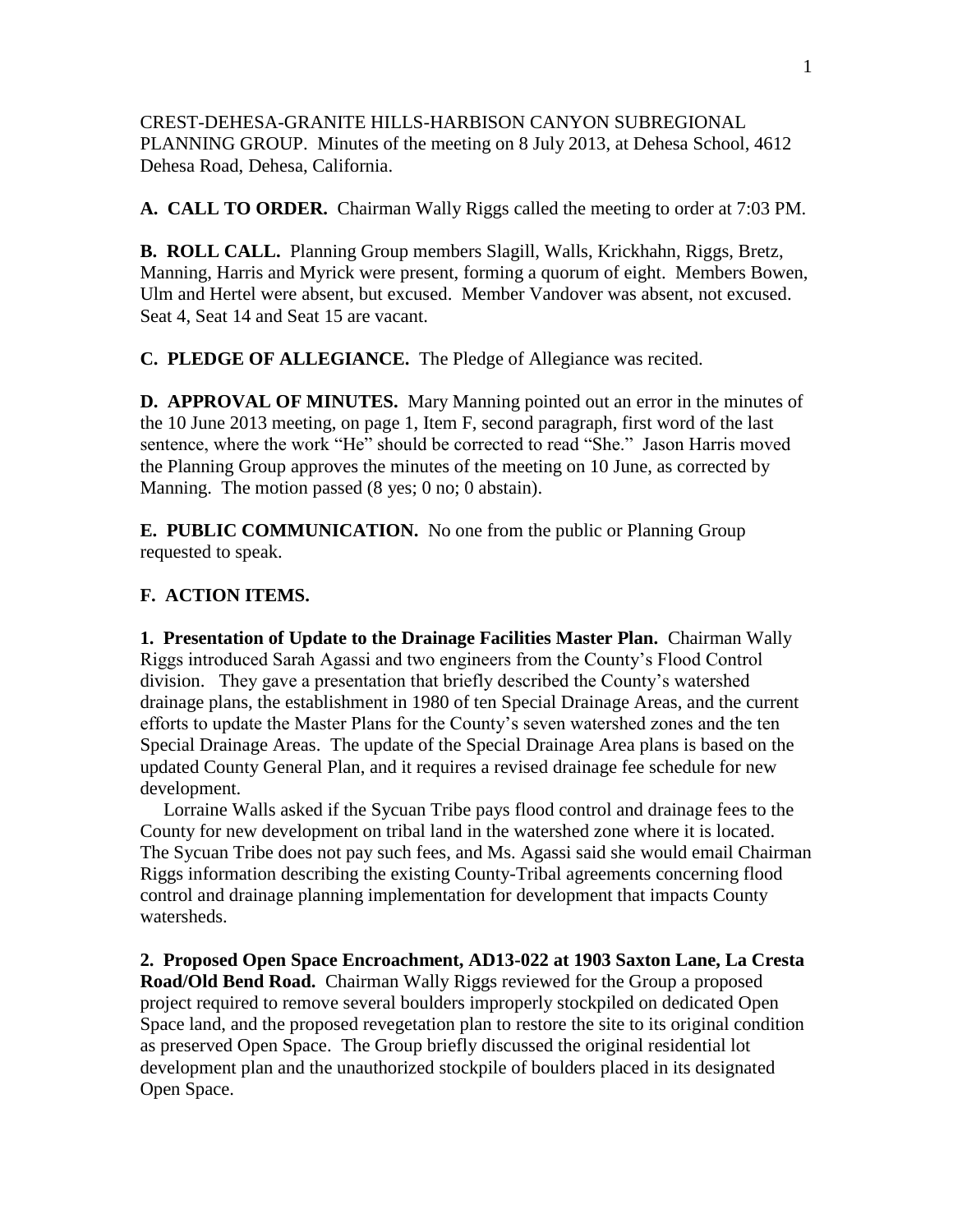Jeff Myrick moved the Planning Group recommends approval of AD13-022, Open Space Encroachment at 1903 Saxton Lane, as proposed. The motion passed (8 yes; 0 no; 0 abstain).

**3. County proposed Negative Declaration for Signs and Banners in the Public Right-Of-Way.** Chairman Riggs reviewed with the Group the County's proposed Negative Declaration for signs and banners placed in the public right-of-way. The environmental assessment finds there would be no significant impacts for certain allowed types of signs and banners. The County requests a response from the Planning Group by August 1, and will hold public discussion hearings after that.

 Mary Manning moved the Planning Group recommends approval of the proposed Negative Declaration for Signs and Banners in the Public Right-Of-Way. The motion passed (8 yes; 0 no; 0 abstain).

## **G. GROUP BUSINESS.**

**1. Announcements and correspondence.** Mary Manning announced that the project to replace the fake foliage on the faux trees at the Harbison Canyon cell phone antenna site is finally finished, on the fifth attempt to install it properly.

 Wally Riggs announced that he received notice from the County that there will be a hearing concerning zoning for the Bongiovani Project, TPM 21080, which the Planning Group approved – as proposed -- four years ago. The project is the subdivision of a 16 acre parcel into 4 new lots and 1 remainder lot. The hearing will be at 8:30 AM on 18 July at the County Operations Center hearing chambers.

 Wally Riggs announced that he received the annual Parks Department letter requesting an updated priority list for proposed projects at Subregional parks that could utilize Park Lands Development Ordinance funds.

**2. Expense reimbursement requests.** There were no requests.

## **3. Discussion and Group action items.**

**a. Appointment of applicant for Seat 14, Granite Hills.** Chairman Riggs introduced Brian Underwood, who has submitted an application for the Group's nomination to be appointed by the Board of Supervisors to Seat 14, Granite Hills, which is vacant. Brian informed the Group that he lives in Granite Hills and is buying a home there; and that one of his goals if joining the Planning Group would be to encourage greater involvement by the Granite Hills community with the Subregional Planning Group. Chairman Riggs reported that the Registrar of Voters has verified that Brian Underwood is a qualified applicant for Seat 14, and that there are no other applicants for nomination to the Seat.

 Lory Walls moved that the Planning Group recommends and nominates applicant Brian Underwood for appointment by the Board of Supervisors to Seat 14, Granite Hills. The motion passed (8 yes; 0 no; 0 abstain).

 Following the Group's nomination action Chairman Riggs provided a copy of Form 700, Statement of Economic Interests, and informed him about the County's mandatory training requirement for Planning Group members.